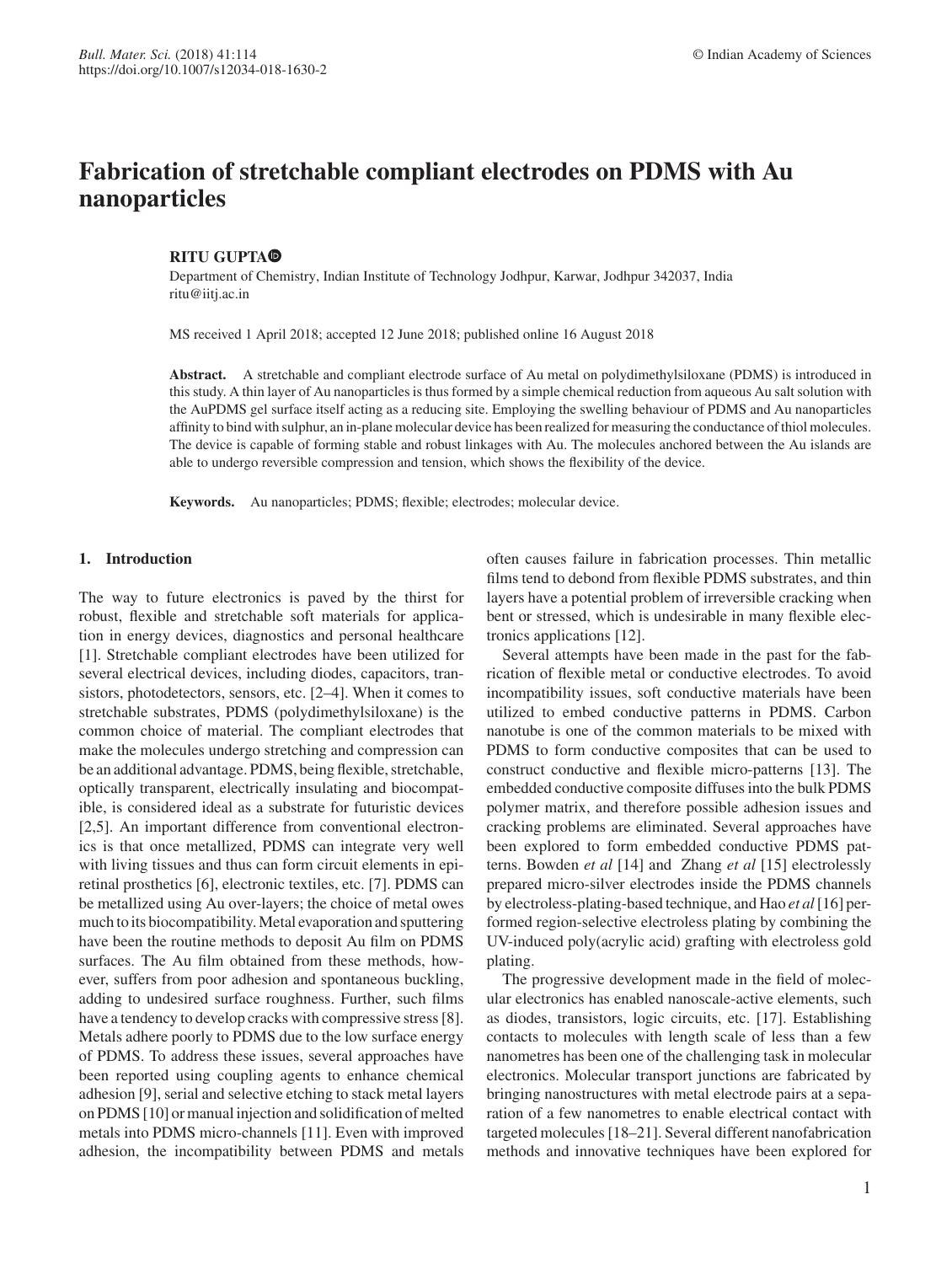creating nano-gaps to study molecular conduction. This is usually done by sophisticated techniques such as mechanical breaking, electro-migration, local oxidative cutting of carbon nanotubes, microscopic gap narrowing by electrodeposition of metal, shadow mask evaporation [22–26], etc. The usual method for making contacts with an active material is not applicable for molecular test beds, as it is prone to electrical shorts [27]. In this work, the PDMS-based compliant electrode with chemically deposited Au has been utilized for studying the molecular conduction.

# **2. Experimental**

# 2.1 *Synthesis of AuPDMS metalized films*

AuPDMS gel was synthesized following the method developed by us previously [28]. A small portion of AuPDMS gel was dropped on the surface of aqueous KAuCl<sub>4</sub> solution (0.1 mM). It was allowed to spread uniformly over the liquid surface and stand for 12 h. During this period, the bottom surface of the gel layer was in constant contact with the solution. As the gel was cured, the film was lifted gently from the solution using a support PDMS slab and further cured by heating at 180◦C.

### 2.2 *Characterization*

The images were recorded using a FEI Nova NanoSEM 600. Energy-dispersive spectroscopy (EDS) analysis was performed using an EDAX Genesis instrument (Mahwah, NJ) attached to the SEM column. XRD measurement on AuPDMS films was performed using a Bruker diffractometer employing Cu K $\alpha$  ( $\lambda = 1.5406$  Å) radiation. The absorption measurements were carried out at room temperature using a Perkin Elmer model Lambda 900 UV–vis–NIR spectrometer and background signal from the blank PDMS was subtracted. An upright microscope with transmission and reflective mode and zooming capability of  $40\times$  was used for imaging purpose. The AuPDMS metallized film  $(1 \text{ cm}^2)$  supported on PDMS block is placed on a glass slide and Ag epoxy electrical contacts are established at both ends. Electrical measurements were performed using a Keithley 236 source measure unit.

#### **3. Results and discussion**

Au metal is electrolessly reduced on PDMS following the procedure detailed in the Experimental section and shown in figure 1. The AuPDMS gel spreads uniformly over the surface of aqueous  $KAuCl<sub>4</sub>$  and forms a thin layer at the air–water interface as shown in figure 1. The thin film is a multilayer film formed due to the accumulation of excess of unreacted oligomers of PDMS. The Au gets reduced chemically on PDMS surface since the surface is exposed to  $KAuCl<sub>4</sub>$ , while



**Figure 1. (a)** Schematic demonstration and **(b)** optical photograph of the AuPDMS metalized film. Optical photographs of **(c)** the metalized bottom surface and **(d)** the top surface resembling pristine AuPDMS composite. The optical absorption spectra corresponding to top and bottom face of metalized film are laid on top in **c** and **d**.



**Figure 2. (a)** SEM image of Au NPs reduced on PDMS surface along with **(b)** a magnified view. **(c)** EDS spectrum shows the presence of Au along with C, O and Si from PDMS.**(d)** The XRD pattern.

the top surface turns slightly darker (figure 1b). The metalized surface exhibits a mosaic structure with typical domain size of ∼2 µm (figure 1c), whereas the top AuPDMS surface is non-metallized. The reflectance (inset, figure 1c) from the bottom face resembles that of a metallic Au film. However, the absorbance curve exhibits a plasmonic peak at 530 nm due to the presence of isolated Au nanoparticles (inset, figure 1d). Overall, the layer after this treatment is somewhat less jelly and shows a tendency to form a continuous film that cures on heating to 180<sup>°</sup>C.

The metallized AuPDMS is further characterized. The SEM image shows the presence of dense and interconnected Au nanoparticles on the surface of PDMS (figure 2a and b). Since Au nanoparticles are formed on the surface, the EDS signal corresponding to Au L is clearly visible in the spectra in figure 2c. The other signals Si K, CK and OK originate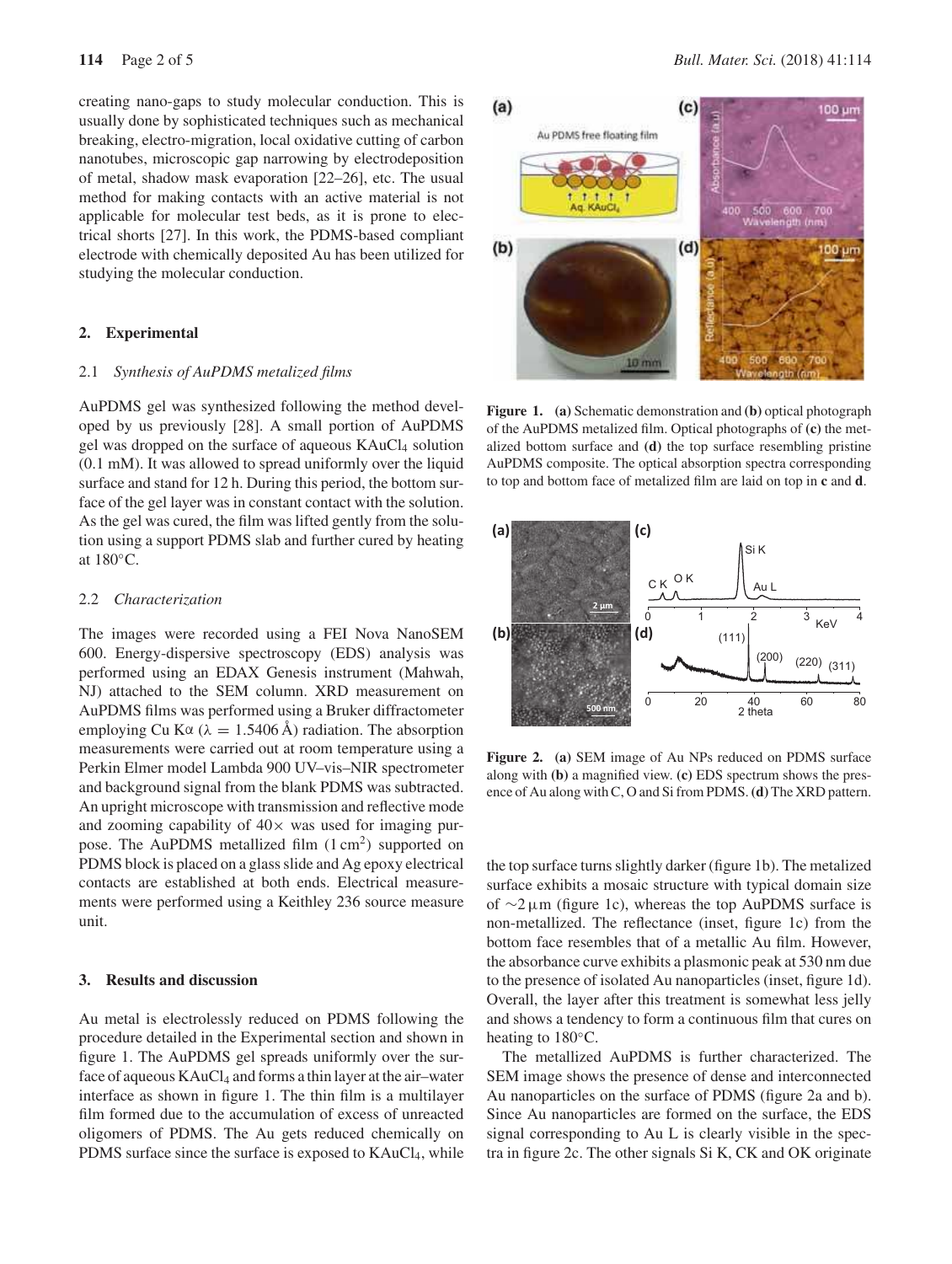

**Figure 3. (a)** Schematic demonstrating the reversible stretching of AuPDMS on swelling and de-swelling.**(b**–**d)** Optical microscopic images of AuPDMS film in pristine state, on swelling with toluene and after de-swelling. **(e)** Change in resistance with time as different amounts of toluene are injected each time. **(f)** Variation in resistance for different volumes of toluene used.

from PDMS matrix, in which Au nanoparticles are suspended. The XRD pattern shows intense (111) peak along with (200), (220) and (311), indicating polycrystalline Au nanoparticles in Au(0) state (figure 2d).

As known from our previous studies, AuPDMS undergoes buckling on swelling with toluene [29,30]. The buckling of PDMS exerts a tension on Au film as schematically demonstrated in figure 3a. The optical microscopy images were collected (figure 3b–d) *in situ* to monitor the changes that occur on the surface of AuPDMS while it undergoes swelling. As seen in figure 3c, the wide gaps are clearly seen, that close reversibly on their own as toluene escapes out (figure 3c). The change in resistance is studied with different volumes of toluene exposed (figure 3e and f). The resistance increases sharply as toluene goes in the PDMS matrix, while the resistance regains slowly since de-swelling is a slower process. The jump in resistance was very steep ( $\sim$ 165 Ω per square) for higher concentration  $(5 \mu l)$ , while the resistance increased by  $\sim$  4  $\Omega$  per square for 0.1 µl of toluene.

The AuPDMS film is highly conducting with a sheet resistance of 19  $\Omega$  per square, which increases to 241  $\Omega$  per square on swelling with toluene. The gaps that open up on toluene swelling are utilized for trapping of thiol molecules. The thiol molecules are well known to bond strongly with Au. This property has been utilized for the assembly of thiols in between the gaps that open up in Au film on swelling of PDMS. In the swollen PDMS, thiol solution was further injected and current was monitored (figure 4e). The excessive swelling first leads to the breaking of circuit, which slowly regains once toluene evaporates. The current increases to a few nA and then saturates. At this point, *I* –*V* measurements were performed as shown in figure 4f. The curves show typical molecular characteristics due to the tunnelling behaviour [31]. The device is stable as seen by the several *I*-*V* curves measured after every 30-min interval. The change from direct current to tunnelling current is remarkable for this type of device structure. The effect of mechanical stretching of molecules on electrical properties was further examined as shown in figure 5. For testing, the AuPDMS molecular device was exposed to a drop of toluene  $(2 \mu l)$  to intentionally disturb the molecular junctions formed between the closed gaps by PDMS swelling. The relative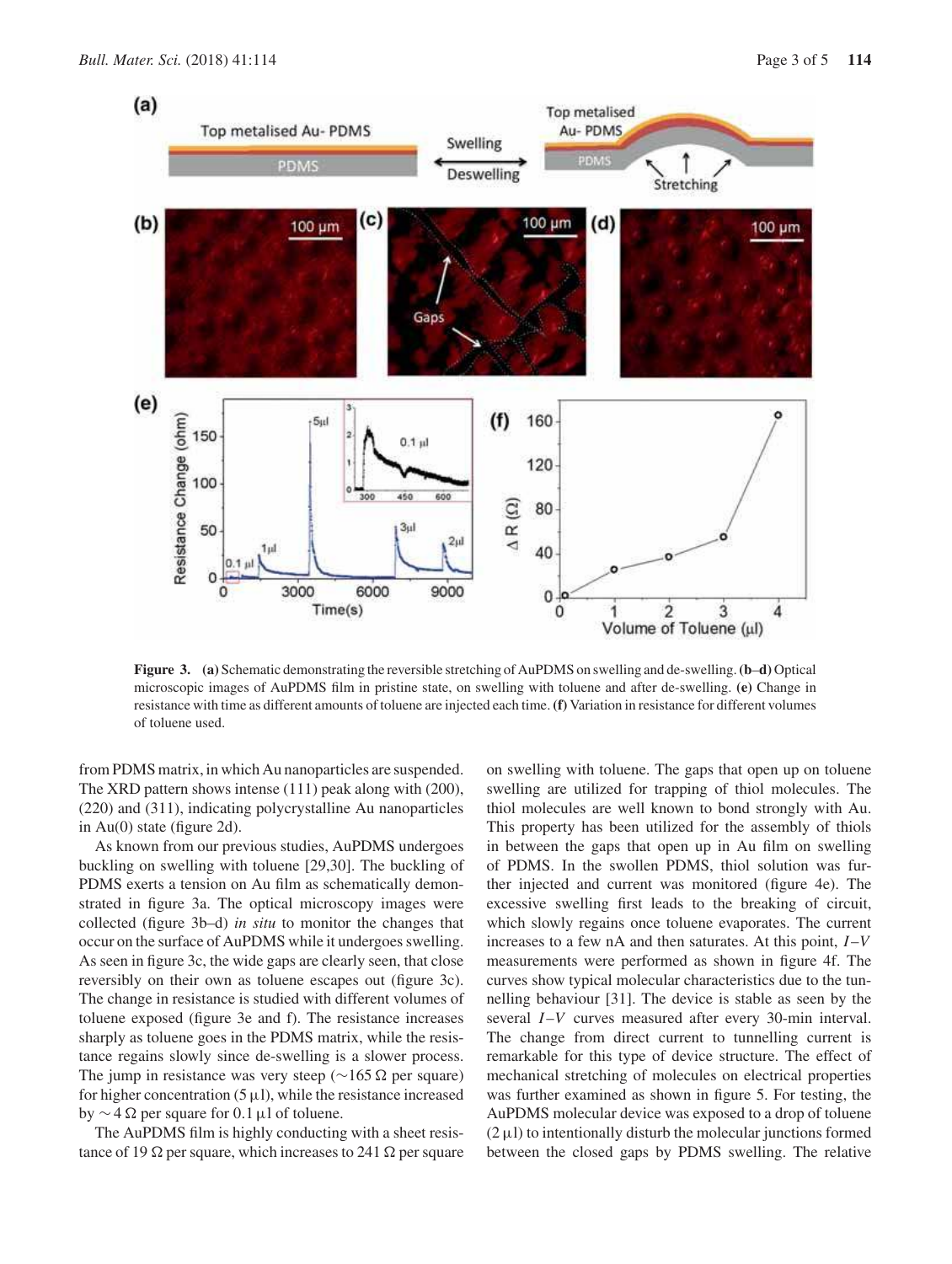

**Figure 4.** (**a**) Photograph of the molecular device. (**b**) SEM image of the surface where molecular junctions are formed. (**c**) Schematic showing thiol molecules stitched between the gaps created on swelling of AuPDMS. (**d**) *I* –*V* characteristics of the AuPDMS before and after swelling with toluene. (**e**) *In situ* changes in current when the molecular self-assembly takes place. (**f**) *I* –*V* characteristics of molecular device measured for several hours. The numbering refers to successive measurement after every 30-min interval.



**Figure 5.** (**a**) Change in current passing through the molecules assembled in between the AuPDMS islands on exposure to toluene till the recovery of device. (**b**) *I* –*V* characteristics of molecular device in pristine state, on exposure to toluene and after recovery at points marked as 1, 2 and 3 in **a**.

changes in electrical state were continuously monitored by measuring the current at an applied voltage of 1 V. As toluene goes inside the PDMS matrix, the gaps instantly open up. As seen from figure 5b, the current increases due to straightening of molecular chains in the gaps that get into defects and act like scattering sites, resulting in low current.